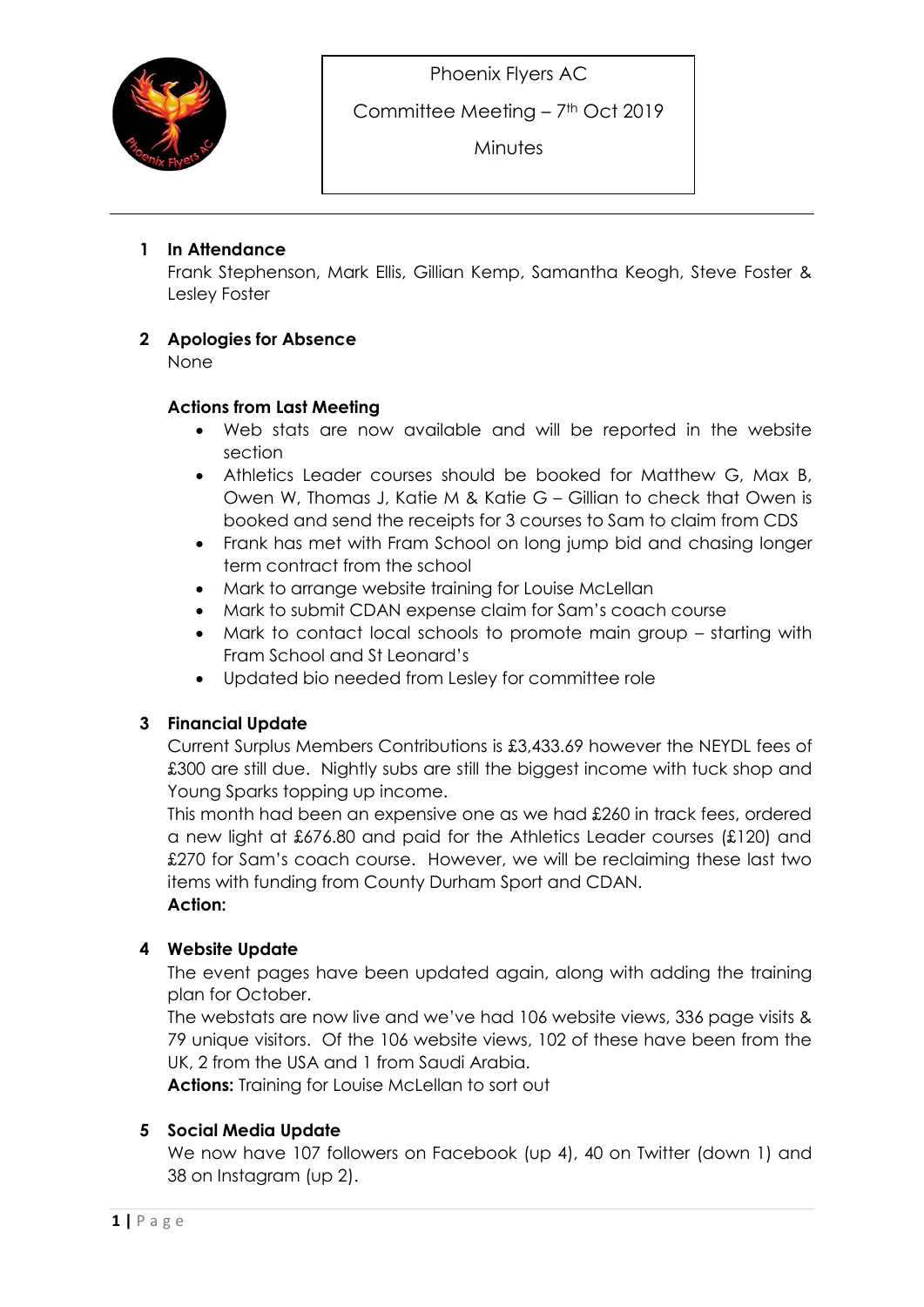



Committee Meeting – 7<sup>th</sup> Oct 2019

**Minutes** 

## **Action:**

# **6 Funding Update**

The AAP Bid has come back from scrutiny and we have to provide written permission from Durham County Council for the long jump pit to be on the school site and also written permission from the school. A third quote is also required along with a longer contract with the school (which Frank is on with). The County Durham Sport list is to be explored to pursue a bid for a high jump bed and equipment.

**Actions:** Approaches to Asda & Sainsburys to be made. Written permissions to acquire (Mark has requested them). Third long jump pit quote required (Mark to sort).

## **7 Gamechangers & County Durham Athletics Network**

The Gamechangers project was more or less complete with the exception of finding two volunteers for the officials courses in November. We do need to work out what the Athletics Leaders want to do once they've completed their course on the 13<sup>th</sup> October.

The CDAN Sportshall events are on the 17<sup>th</sup> November for U13/U15 athletes and 26th January 2020 for the U11 athletes.

**Actions:** Mark to finalise officials course volunteers.

Committee members to talk to Athletics Leaders after they've completed the course.

## **8 Club Admin Items**

**Presentation Event** – the event on the 29<sup>th</sup> September had been a great success and we agreed that any future event would be free to make sure that we can get as many people there as possible. It was also discussed that next time we could start later and offer a disco for a post-presentation party.

*Young Sparks* – The coaching of Young Sparks was discussed and it was agreed that Mark & Steve would rotate the sessions so that Steve didn't do them on his nights at work. It was also agreed that the sessions would only run in school term times. We're aiming to use the Reversaboards from the school for Young Sparks to practice on.

**Officials** – Mark to follow up on those who had shown an interest in volunteering for the courses in November.

Action: Mark to arrange officials course volunteers & book courses.

## **9 Any Other Business**

 Producing an event guide was discussed so that we can encourage our new athletes to compete – one has been prepared by Mark and this will be circulated to athletes in coming weeks.